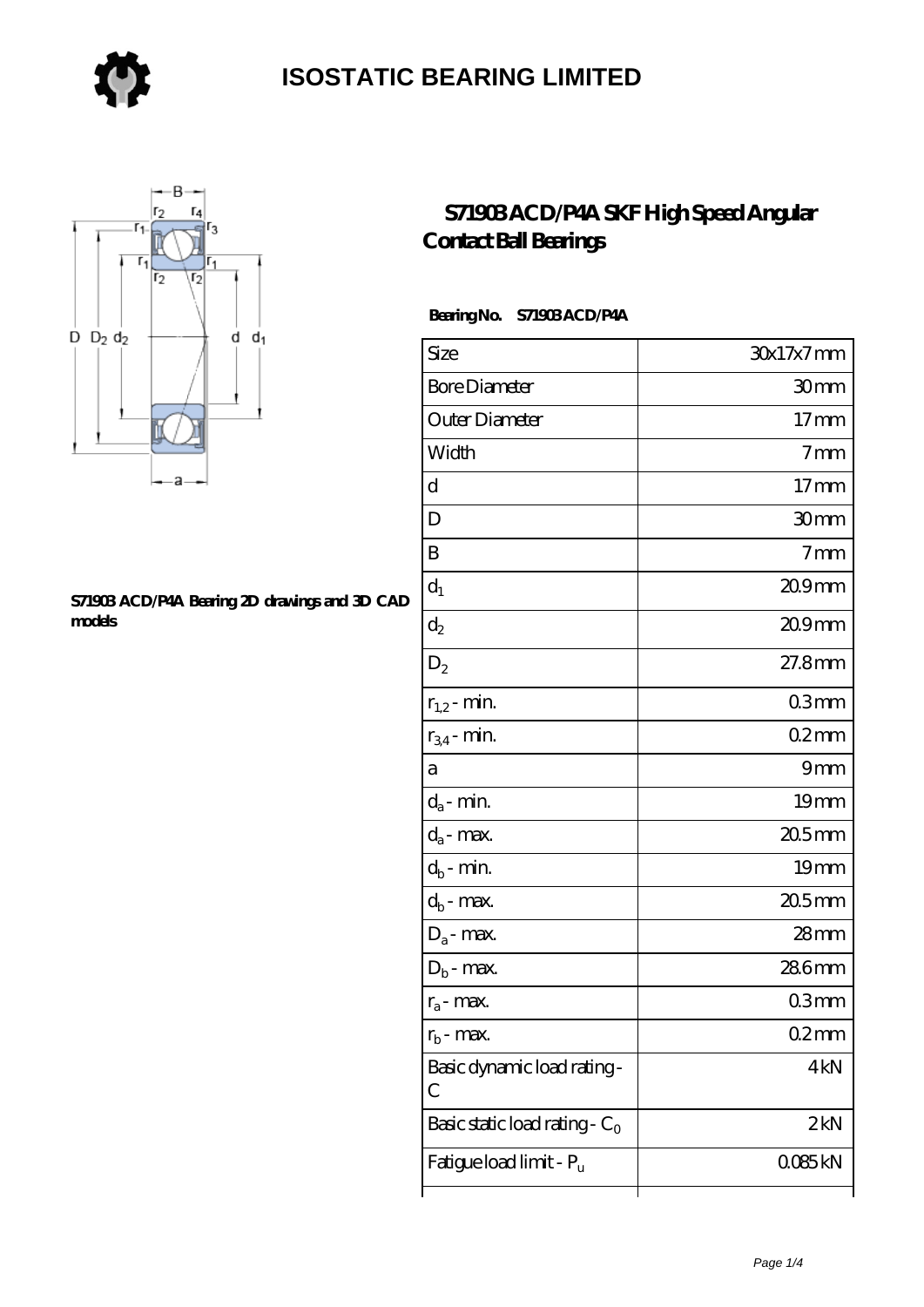

# **[ISOSTATIC BEARING LIMITED](https://store-isabelmarant.com)**

| Limiting speed for grease<br>lubrication | 45000r/min      |
|------------------------------------------|-----------------|
| Ball - $D_w$                             | 3969mm          |
| $Ball - z$                               | 14              |
| Calculation factor - e                   | 068             |
| Calculation factor - $Y_2$               | 087             |
| Calculation factor - $Y_0$               | 038             |
| Calculation factor - $X_2$               | 041             |
| Calculation factor - $Y_1$               | 0.92            |
| Calculation factor - $Y_2$               | 1.41            |
| Calculation factor - $Y_0$               | 076             |
| Calculation factor - $X_2$               | 067             |
| Preload class $A - G_A$                  | 25N             |
| Preload class $B - G_B$                  | 50 <sub>N</sub> |
| Preload class C - $G_C$                  | 100N            |
| Preload class $D - G_D$                  | 200N            |
| Calculation factor - f                   | 1.05            |
| Calculation factor - $f_1$               | 0.98            |
| Calculation factor - f <sub>2A</sub>     | 1               |
| Calculation factor - $f_{2B}$            | 1.04            |
| Calculation factor - $f_{\chi}$          | 1.08            |
| Calculation factor - $f_{2D}$            | 1.14            |
| Calculation factor - $f_{HC}$            | 1               |
| Preload class A                          | 42N/micron      |
| Preload class B                          | 54N/micron      |
| Preload class C                          | 70N/micron      |
| Preload class D                          | 93N/micron      |
| $d_1$                                    | $209$ mm        |
| $d_2$                                    | 20.9mm          |
| $D_2$                                    | 27.8mm          |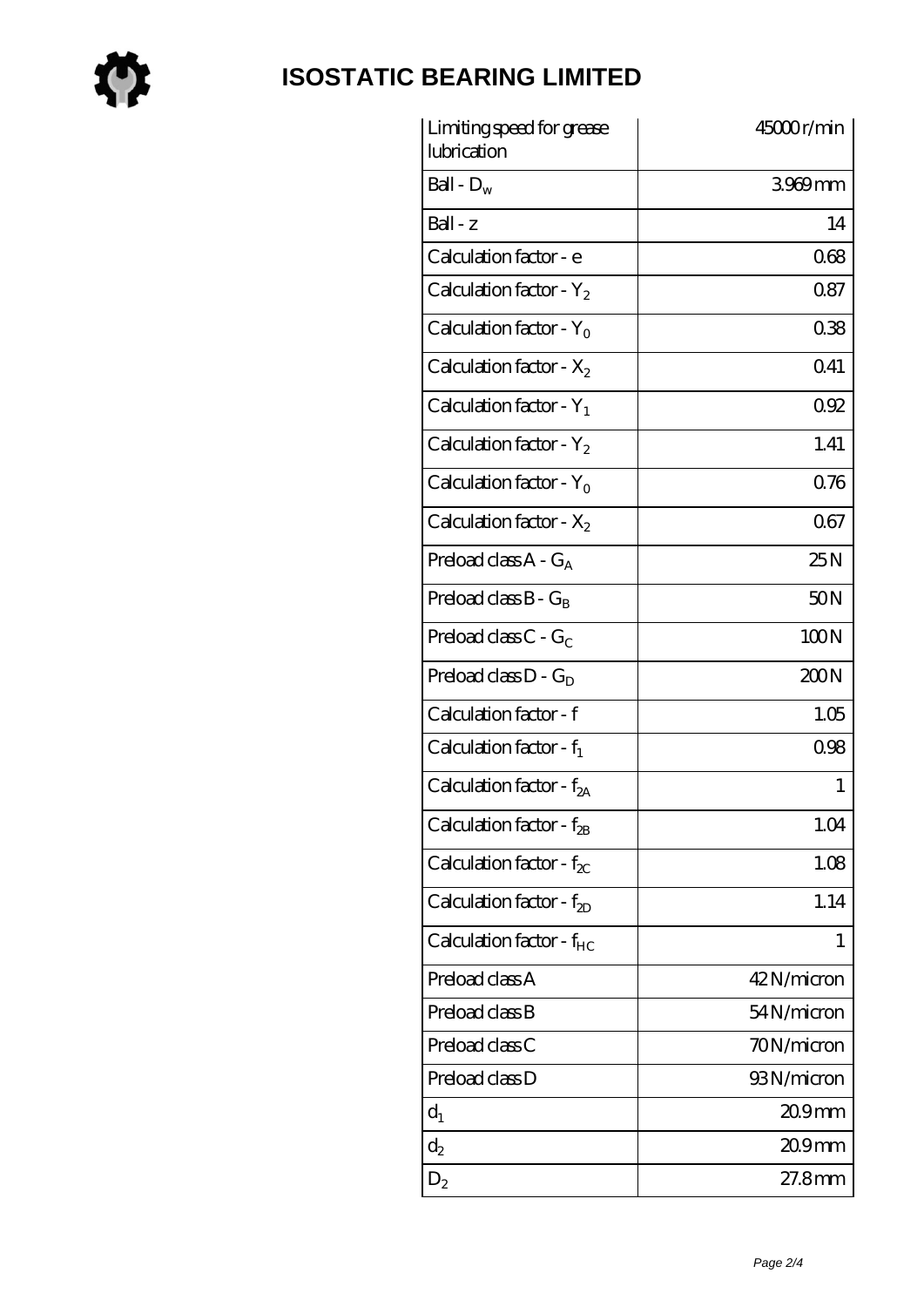

| $r_{1,2}$ min.                             | 03mm                |
|--------------------------------------------|---------------------|
| $r_{34}$ min.                              | 02mm                |
| $d_a$ min.                                 | 19 <sub>mm</sub>    |
| $d_a$ max.                                 | $205$ <sub>mm</sub> |
| $d_h$ min.                                 | 19mm                |
| $d_h$ max.                                 | $205$ mm            |
| $D_a$ max.                                 | 28mm                |
| $D_{b}$ max.                               | 286mm               |
| $r_a$ max.                                 | 03mm                |
| $rb$ max.                                  | 02mm                |
| Basic dynamic load rating C                | 397kN               |
| Basic static load rating $C_0$             | 2kN                 |
| Fatigue load limit P <sub>u</sub>          | 0085kN              |
| Attainable speed for grease<br>lubrication | 45000r/min          |
| Ball diameter $D_w$                        | 3969mm              |
| Number of balls z                          | 14                  |
| Preload class A G <sub>A</sub>             | 25N                 |
| Static axial stiffness, preload<br>classA  | $42N/\mu$ m         |
| Preload class $BG_B$                       | 50N                 |
| Static axial stiffness, preload<br>classB  | 54N/μ m             |
| Preload class C $G_C$                      | 100N                |
| Static axial stiffness, preload<br>classC  | $70N/\mu$ m         |
| Preload class $D G_D$                      | 200N                |
| Static axial stiffness, preload<br>classD  | 93N/μ m             |
| Calculation factor f                       | 1.05                |
| Calculation factor $f_1$                   | 0.98                |
| C alculation factor $f_{2A}$               | 1                   |
| Calculation factor $f_{\rm 2B}$            | 1.04                |
| Calculation factor $f_{\chi}$              | 1.08                |